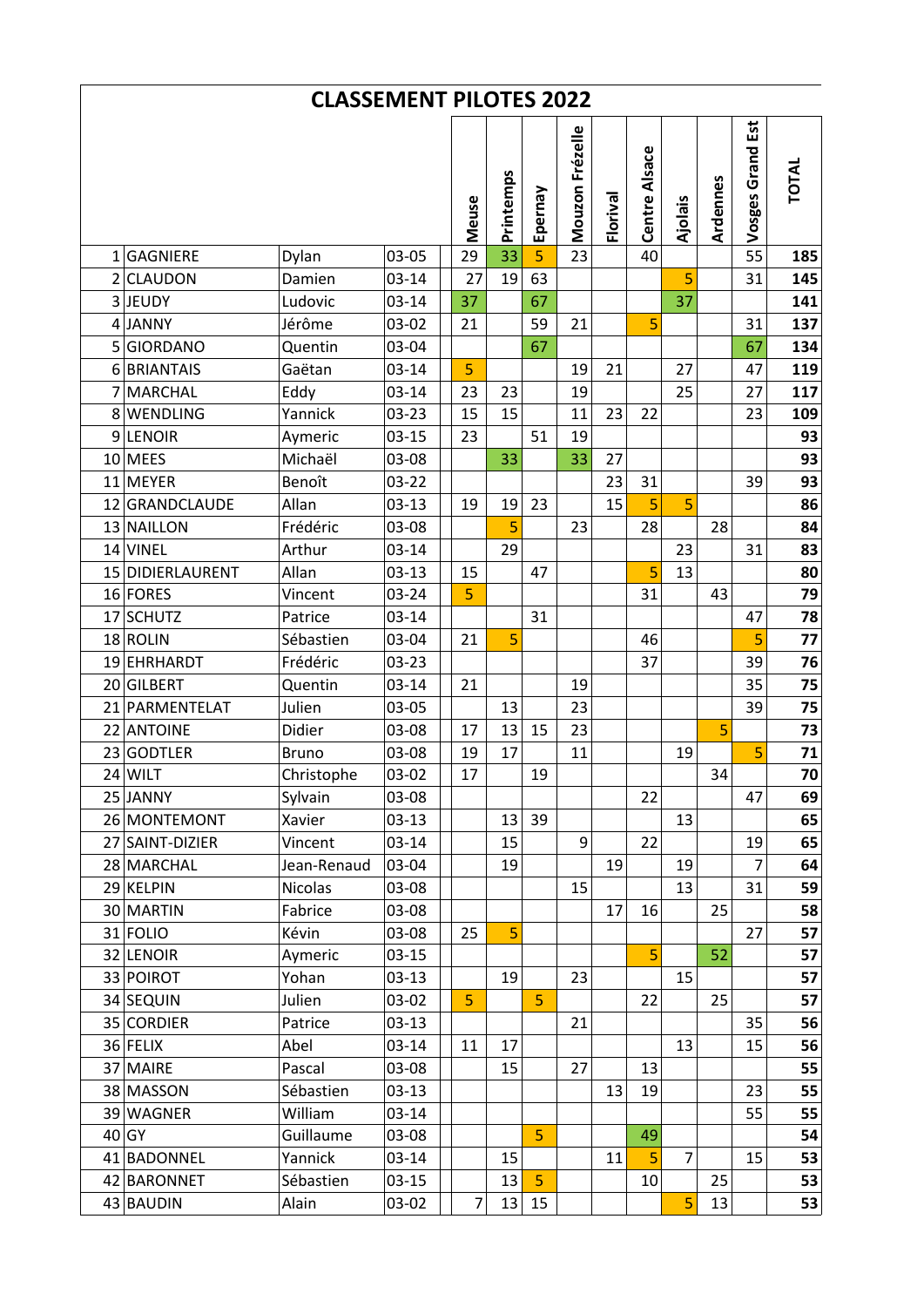| 44 BOTTIN                 | Stéphane        | 03-04     | 15 | 13 |    | 15 |    | 5  |    |    | 5  | 53 |
|---------------------------|-----------------|-----------|----|----|----|----|----|----|----|----|----|----|
| 45 CHOFFEL                | Maxime          | 03-05     |    |    |    | 29 |    |    | 19 |    | 5  | 53 |
| 46 DELIOT                 | Ludovic         | $03 - 14$ |    |    | 5  | 5  |    | 13 | 15 |    | 15 | 53 |
| 47 JALINAUD               | Fabrice         | 03-23     |    |    |    |    |    | 22 |    |    | 31 | 53 |
| 48 DEFEUX                 | Grégory         | 03-02     | 19 | 5  |    | 23 |    |    |    | 5  |    | 52 |
| 49 DAVID                  | Christophe      | $03 - 14$ |    | 29 |    | 11 | 11 |    |    |    |    | 51 |
| 50 GARABEDIAN             | Jean-Marc       | $03 - 23$ |    |    |    | 15 | 11 | 25 |    |    |    | 51 |
| 51 PELTIER                | Jérémy          | 03-08     |    | 17 |    | 25 |    |    | 9  |    |    | 51 |
| 52 BERTRAND               | Guy             | $03 - 14$ |    |    |    |    |    |    | 19 |    | 31 | 50 |
| 53 DESJEUNES              | Gerome          | $03-13$   |    |    | 31 |    |    |    |    |    | 19 | 50 |
| 54 FORES                  | Daniel          | $03 - 25$ | 23 |    |    |    |    |    | 25 |    |    | 48 |
| 55 GOETTELMANN            | Maxime          | 03-23     |    | 5  |    | 19 | 19 | 5  |    |    |    | 48 |
| 56 MACHADO                | <b>Baptiste</b> | 03-05     | 13 | 11 |    | 19 |    |    |    |    | 5  | 48 |
| 57 CATTEAU                | Yannick         | $03 - 25$ |    |    | 47 |    |    |    |    |    |    | 47 |
| 58 PERRIN                 | Pierrick        | $03-13$   | 11 |    | 31 |    |    |    | 5  |    |    | 47 |
| 59 BRIOT                  | Olivier         | $03-13$   |    | 13 |    | 13 |    |    | 9  |    | 11 | 46 |
| 60 CLAIRE                 | <b>Nicolas</b>  | $03 - 14$ |    | 9  |    | 17 |    |    | 15 |    | 5  | 46 |
| 61 BONICEL                | Emilien         | $03 - 21$ | 9  | 5  |    |    | 9  |    | 11 |    | 11 | 45 |
| 62 HEITZLER               | Bernard         | 03-23     | 11 | 11 |    | 5  |    | 13 |    |    | 5  | 45 |
| 63 MARCHAND               | Gérald          | $03 - 25$ |    |    | 5  |    |    |    |    | 40 |    | 45 |
| 64 GOURMAND               | Pierrick        | 03-08     | 17 | 5  |    |    |    |    | 17 |    | 5  | 44 |
| 65 MERCY                  | Olivier         | $03 - 21$ | 13 |    | 31 |    |    |    |    |    |    | 44 |
| 66 ZANZI                  | Frédéric        | 03-23     |    | 13 |    |    | 15 | 10 |    |    | 5  | 43 |
| 67 CZWARTKOWSKI           | Raphaël         | $03 - 15$ |    |    |    | 11 |    |    |    | 31 |    | 42 |
| 68 GREMILLET              | Daniel          | $03 - 14$ |    | 9  |    | 11 |    |    | 11 |    | 11 | 42 |
| 69 IUNG                   | Alexis          | 03-02     | 23 |    |    | 19 |    |    |    |    |    | 42 |
| 70 EDEL                   | David           | $03 - 22$ |    | 15 |    |    | 15 |    |    |    | 11 | 41 |
| 71 ANDRIS                 | Yvonick         | 03-07     |    |    |    |    | 13 | 22 |    |    | 5  | 40 |
| 72 AUDRY                  | Laurent         | $03 - 25$ | 13 |    | 27 |    |    |    |    |    |    | 40 |
| 73 DELFOLIE               | Solene          | 03-06     | 11 |    |    |    | 11 |    | 7  |    | 11 | 40 |
| 74 LEIBER                 | Steve           | 03-22     |    |    |    | 19 | 21 |    |    |    |    | 40 |
| 75 RUPT                   | Dominique       | 03-26     | 27 |    |    | 13 |    |    |    |    |    | 40 |
| 76 AIZIER                 | Frédéric        | $03 - 14$ |    |    |    |    |    | 16 | 23 |    |    | 39 |
| 77 RHEIN                  | Jacky           | $03 - 21$ | 29 | 5  |    | 5  |    |    |    |    |    | 39 |
| $78$ HOT                  | Jean-Nicolas    | $03 - 14$ |    |    |    |    |    |    |    |    | 39 | 39 |
| 79 ARGIOLAS               | Patrick         | $03 - 21$ |    |    |    | 15 |    |    |    |    | 23 | 38 |
| 80 GURNAUD                | Samuel          | 03-26     | 19 |    |    | 19 |    |    |    |    |    | 38 |
| 81 HUNTER                 | Stéphane        | $03 - 15$ | 17 |    | 11 |    |    |    |    | 10 |    | 38 |
| 82 PEREIRA                | Armando         | 03-05     |    |    | 23 |    |    |    |    |    | 15 | 38 |
| 83 TRAGLIA                | Cyrille         | $03 - 14$ |    | 11 |    |    |    | 19 |    |    | 7  | 37 |
| 84 BRAESCH                | Maxime          | 03-74     |    |    |    |    |    | 31 |    |    | 5  | 36 |
| 85 HANTZ                  | Charly          | $03 - 14$ |    |    |    |    |    |    | 17 |    | 19 | 36 |
| 86 HERT                   | Jérôme          | 03-07     |    |    |    |    | 17 | 19 |    |    |    | 36 |
| 87 PARET                  | Florentin       | $03 - 14$ |    | 17 |    |    |    |    | 19 |    |    | 36 |
| 88 VAUTHIER               | Alain           | 03-05     |    |    | 31 |    |    |    |    |    | 5  | 36 |
| 89 ARAUJO SOTO MAIOR Tony |                 | $03 - 14$ |    | 25 | 5  |    |    |    |    |    | 5  | 35 |
| 90 IUNG                   | Thierry         | 03-02     | 11 |    |    | 23 |    |    |    |    |    | 34 |
| 91 MEYER                  | Thiebaut        | $03 - 23$ |    | 11 |    |    |    |    | 23 |    |    | 34 |
| 92 VOILLAUME              | <b>Baptiste</b> | $03 - 14$ | 15 |    |    |    |    |    | 19 |    |    | 34 |
| 93 FRECH                  | Daniel          | $03 - 18$ |    |    |    |    | 17 | 16 |    |    |    | 33 |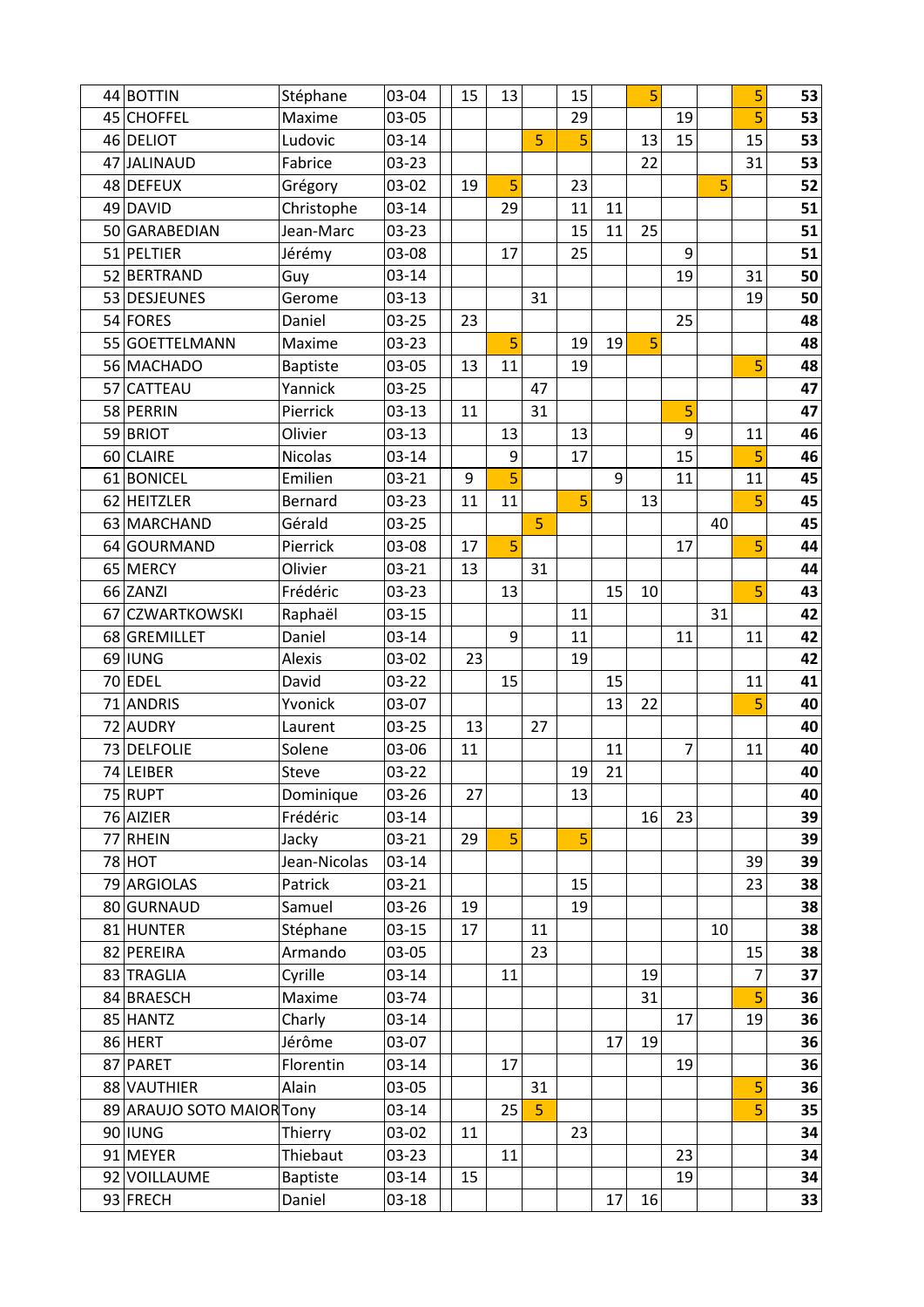| 94 TOUSSAINT     | Yohann         | $03-13$   |                | 13 |    | 15 |    |    | 5              |    |    | 33 |
|------------------|----------------|-----------|----------------|----|----|----|----|----|----------------|----|----|----|
| 95 VIRLAT        | Olivier        | $03 - 23$ |                |    |    |    | 33 |    |                |    |    | 33 |
| 96 DROUIN        | <b>Nicolas</b> | 03-25     |                |    | 27 |    |    |    |                | 5  |    | 32 |
| 97 GRANDJEAN     | Damien         | $03 - 14$ | $\overline{7}$ | 15 |    |    |    | 10 |                |    |    | 32 |
| 98 ILTIS         | David          | 0322      |                |    |    |    |    |    | 27             |    | 5  | 32 |
| 99 ORIEL         | Grégory        | $03 - 14$ |                |    |    | 5  |    |    |                |    | 27 | 32 |
| 100 RAMA         | Fabrice        | $03 - 21$ |                |    |    | 17 |    |    | 15             |    |    | 32 |
| 101 BILOT        | Fabien         | 03-08     |                | 9  |    | 11 |    |    | 11             |    |    | 31 |
| 102 COLNEY       | Thierry        | $03 - 23$ |                |    |    |    |    | 31 |                |    |    | 31 |
| 103 LA ROSA      | Nando          | 03-14     |                |    |    |    |    |    | 31             |    |    | 31 |
| 104 LANTHERMANN  | Jérémy         | 03-22     |                |    |    |    | 31 |    |                |    |    | 31 |
| 105 TACQUARD     | Emmanuel       | 03-05     | 11             |    |    | 19 |    |    |                |    |    | 30 |
| 106 VARLET       | Ludovic        | $03 - 25$ | $\overline{7}$ |    | 23 |    |    |    |                |    |    | 30 |
| 107 BERTHELOT    | Eddy           | $03 - 25$ | 13             |    | 11 |    |    |    |                | 5  |    | 29 |
| 108 MATHIEU      | Thibault       | $03 - 23$ |                |    |    |    | 13 | 16 |                |    |    | 29 |
| 109 ANTOINE      | Jacky          | 03-08     |                | 15 |    | 13 |    |    |                |    |    | 28 |
| 110 DRAPIER      | Jean-Pierre    | $03 - 14$ |                |    |    |    |    | 5  |                |    | 23 | 28 |
| $111$ FOLB       | <b>Terry</b>   | $03 - 23$ |                |    |    |    |    | 28 |                |    |    | 28 |
| 112 GELHAYE      | Yann           | 03-08     |                |    |    |    | 9  | 19 |                |    |    | 28 |
| 113 LEFEBVRE     | Philippe       | $03-15$   |                |    | 23 |    |    |    |                | 5  |    | 28 |
| 114 PERNIN       | Pierre         | $03 - 14$ |                |    |    |    | 19 |    | 9              |    |    | 28 |
| 115 ROCHATTE     | Sébastien      | $03-13$   | 17             |    |    |    |    |    | 11             |    |    | 28 |
| $116$ ROUX       | Aurélien       | 03-23     |                | 11 |    |    |    |    | 17             |    |    | 28 |
| 117 ANDRE        | Flavien        | $03-13$   |                | 5  |    | 9  |    |    | 13             |    |    | 27 |
| 118 JACOB        | Ronan          | 0313      |                |    |    |    |    |    | 27             |    |    | 27 |
| 119 LEDOUX       | David          | $03 - 25$ |                |    | 5  |    |    |    |                | 22 |    | 27 |
| 120 THIERY       | Geoffrey       | 03-21     | 13             | 9  |    | 5  |    |    |                |    |    | 27 |
| 121 BROGLIO      | Anatole        | $03 - 14$ |                |    |    |    |    |    |                |    | 27 | 27 |
| 122 GEORGEL      | Pierre         | $03 - 14$ |                |    |    |    |    |    | 21             |    | 5  | 26 |
| 123 SCHLENNSTEDT | Delphine       | $03 - 23$ |                |    |    | 5  |    | 10 |                |    | 11 | 26 |
| 124 WAGENTRUTZ   | Kévin          | $03 - 23$ |                |    |    | 5  |    | 16 |                |    | 5  | 26 |
| 125 WOLFF        | <b>Bruno</b>   | 03-08     |                | 21 |    | 5  |    |    |                |    |    | 26 |
| 126 BURRI        | Michael        | 03-07     |                |    |    |    |    |    | 25             |    |    | 25 |
| 127 LAUDE        | Yohan          | $03 - 14$ | 15             | 5  |    |    |    |    |                |    | 5  | 25 |
| 128 THONNELIER   | Charles        | $03 - 14$ |                |    |    |    |    | 5  | 15             |    | 5  | 25 |
| 129 VILLEMIN     | Lionel         | 03-07     |                | 11 |    |    | 9  | 5  |                |    |    | 25 |
| 130 HOUILLONS    | Quentin        | 03-26     | 13             |    |    |    |    |    | 11             |    |    | 24 |
| 131 LUNGU        | Gabriel        | 03-23     |                |    |    |    | 5  | 19 |                |    |    | 24 |
| 132 ROGER        | Jérôme         | 03-02     |                |    |    | 17 |    |    | $\overline{7}$ |    |    | 24 |
| $133$ SALIER     | Jonas          | $03 - 14$ |                |    |    |    |    | 19 |                |    | 5  | 24 |
| 134 BOYER        | Alexandre      | 03-04     |                |    | 23 |    |    |    |                |    |    | 23 |
| 135 DAVION       | Steve          | $03 - 21$ |                | 13 |    | 5  |    |    | 5              |    |    | 23 |
| 136 HULME        | Valentin       | 03-05     | 9              |    |    | 9  |    |    | 5              |    |    | 23 |
| 137 SCHERMESSER  | Loïc           | $03-18$   |                |    |    |    | 13 | 10 |                |    |    | 23 |
| 138 STIRLING     | Benjamin       | $03-23$   |                |    |    |    | 23 |    |                |    |    | 23 |
| 139 MORIM        | José           | $03-22$   |                | 17 |    |    | 5  |    |                |    |    | 22 |
| 140 POIROT       | Laurent        | $03-13$   | 5              |    |    |    |    |    | 17             |    |    | 22 |
| 141 WEIBEL       | Jérémy         | 03-18     |                |    |    |    | 17 | 5  |                |    |    | 22 |
| 142 ALTMANN      | Joan           | $03 - 14$ |                | 21 |    |    |    |    |                |    |    | 21 |
| 143 BISCHOFF     | Joris          | 03-18     |                |    |    |    | 21 |    |                |    |    | 21 |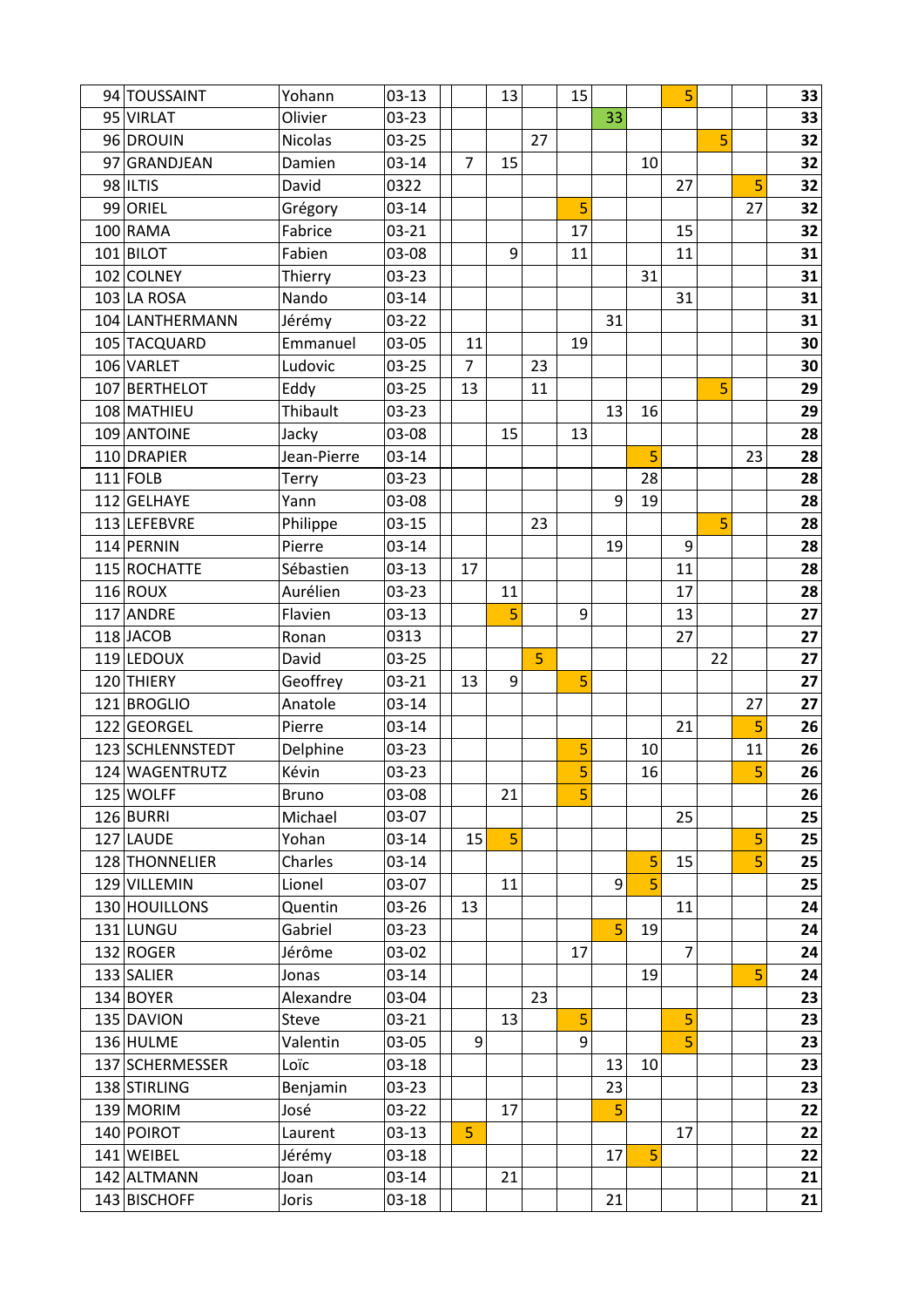| 144 GOURMAND    | Christophe     | 03-08     |                |    | 5  |    |    |    | 11             |    | 5  | 21 |
|-----------------|----------------|-----------|----------------|----|----|----|----|----|----------------|----|----|----|
| 145 KIEFFER     | Laurent        | $03-13$   | 5              |    |    | 5  |    |    | 11             |    |    | 21 |
| 146 BONNET      | Olivier        | 03-08     |                | 9  |    |    |    |    | 11             |    |    | 20 |
| 147 CATANIA     | Stéphane       | 03-21     | 13             |    |    |    |    |    | $\overline{7}$ |    |    | 20 |
| 148 CREPEY      | Franck         | 03-08     |                | 15 |    | 5  |    |    |                |    |    | 20 |
| $149$ CUNIN     | Eric           | 03-05     |                |    | 5  |    |    |    | 15             |    |    | 20 |
| 150 DAVAL       | Grégory        | $03 - 14$ |                |    |    |    |    |    | 9              |    | 11 | 20 |
| 151 DAVIDE      | Alain          | $03-13$   |                |    |    | 13 |    |    | 7              |    |    | 20 |
| 152 MARCHAL     | Mickaël        | 03-04     |                | 5  |    |    |    |    | 15             |    |    | 20 |
| 153 ROY         | Ludovic        | 03-18     |                |    |    |    | 11 |    | 9              |    |    | 20 |
| 154 WECKERLE    | Julien         | $03 - 21$ |                | 11 |    |    | 9  |    |                |    |    | 20 |
| 155 GORET       | Laurent        | $03-15$   |                |    |    |    |    |    |                | 19 |    | 19 |
| 156 JOUVENAUX   | Didier         | $03 - 25$ |                |    | 19 |    |    |    |                |    |    | 19 |
| 157 PIERRAT     | Bertrand       | $03-13$   |                |    |    | 19 |    |    |                |    |    | 19 |
| 158 TRIBOUILLOY | Valentin       | $03 - 25$ |                |    | 19 |    |    |    |                |    |    | 19 |
| 159 DURAND      | Thibault       | $03 - 14$ |                |    |    |    |    |    |                |    | 19 | 19 |
| 160 ADAM        | Arnaud         | $03 - 14$ |                | 5  |    |    | 13 |    |                |    |    | 18 |
| 161 BANNEROT    | Jordan         | 03-08     |                | 5  |    |    |    |    | 13             |    |    | 18 |
| $162$ BOHY      | Franck         | 03-23     |                |    |    |    | 13 |    | 5              |    |    | 18 |
| 163 DANIEL      | Christian      | $03-13$   |                |    |    |    | 9  |    | 9              |    |    | 18 |
| 164 HESTIN      | Jean-Luc       | 03-05     |                |    |    | 13 |    |    | 5              |    |    | 18 |
| 165 PARET       | David          | $03-13$   |                |    |    |    | 5  |    | 13             |    |    | 18 |
| 166 TOLETTI     | <b>Nicolas</b> | 03-02     | 13             |    |    | 5  |    |    |                |    |    | 18 |
| 167 VARNIER     | Thibaut        | 03-02     |                |    |    | 13 |    |    | 5              |    |    | 18 |
| 168 BOUVARD     | Lucile         | 03-26     |                |    |    | 17 |    |    |                |    |    | 17 |
| $169$ GASS      | Mickaël        | 03-23     |                |    |    |    | 17 |    |                |    |    | 17 |
| 190 GEDOR       | Michaël        | 03-08     |                | 17 |    |    |    |    |                |    |    | 17 |
| 191 PERRIN      | Yves           | 03-26     |                |    |    | 17 |    |    |                |    |    | 17 |
| 192 WALTER      | Mathieu        | $03 - 25$ | 17             |    |    |    |    |    |                |    |    | 17 |
| 193 CUNIN       | Antoine        | 03-05     | 11             |    | 5  |    |    |    |                |    |    | 16 |
| 194 DAPOIGNY    | Maxime         | 03-08     |                |    |    | 11 |    |    | 5              |    |    | 16 |
| 195 GAIDOZ      | Hervé          | $03-15$   |                |    |    |    |    |    |                | 16 |    | 16 |
| $196$ GOETZ     | Maxime         | $03-13$   | 11             |    | 5  |    |    |    |                |    |    | 16 |
| 197 POIVEY      | Sylvain        | 03-26     | $\overline{7}$ |    |    | 9  |    |    |                |    |    | 16 |
| 198 RIMBEAUX    | Alexis         | $03-15$   |                |    |    |    |    |    |                | 16 |    | 16 |
| 199 ROUYER      | Clément        | 03-25     |                |    | 11 |    |    |    |                | 5  |    | 16 |
| 200 GODEL       | Jonathan       | $03-13$   |                |    |    |    |    |    | 15             |    |    | 15 |
| 201 HARDY       | Michel         | 03-08     | 15             |    |    |    |    |    |                |    |    | 15 |
| 202 JEANPIERRE  | Stéphane       | 0313      |                |    |    |    |    |    | 15             |    |    | 15 |
| 203 MATHIS      | Alexandre      | $03 - 14$ |                |    |    |    |    |    | 15             |    |    | 15 |
| 204 MICLO       | <b>Nicolas</b> | $03 - 18$ |                |    |    |    |    | 10 |                |    | 5  | 15 |
| $205$ NEHR      | Jean-Robert    | 03-07     | 15             |    |    |    |    |    |                |    |    | 15 |
| 206 OUDIN       | Laurent        | 03-25     |                |    | 15 |    |    |    |                |    |    | 15 |
| 207 MAUFFREY    | Eric           | $03 - 14$ |                |    |    |    |    |    |                |    | 15 | 15 |
| 208 GIROT       | Sébastien      | $03 - 14$ |                |    |    |    |    |    | 9              |    | 5  | 14 |
| 209 HERTZOG     | Ezechiel       | 03-06     |                |    |    | 7  |    |    | $\overline{7}$ |    |    | 14 |
| 210 PIERRAT     | Fabien         | 03-04     | 5              |    |    | 9  |    |    |                |    |    | 14 |
| 211 BUGNOT      | Pierre-Olivier | $03 - 14$ |                |    |    |    |    |    | 13             |    |    | 13 |
| 212 FALEYEUX    | Alexandre      | $03 - 14$ |                |    |    |    |    |    | 13             |    |    | 13 |
| 213 GASPARD     | Nathan         | 03-08     |                |    |    | 13 |    |    |                |    |    | 13 |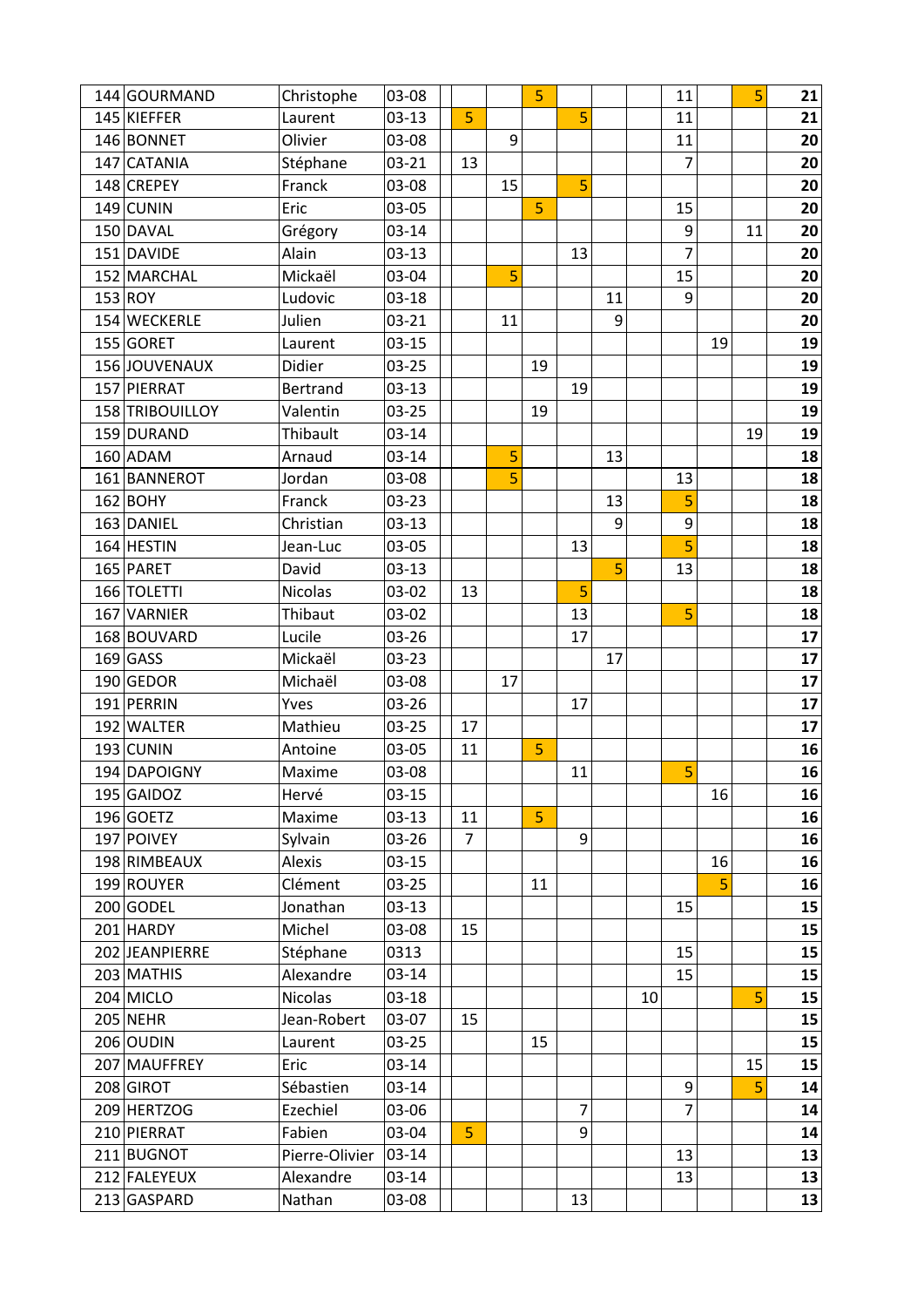| $214$ HOST          | Alexandra    | 03-05     |                |   |   | 13 |    |    |    |    |   | 13               |
|---------------------|--------------|-----------|----------------|---|---|----|----|----|----|----|---|------------------|
| 215 LECLERC         | Emilie       | 03-23     |                |   |   |    |    | 13 |    |    |   | 13               |
| 216 MASSON          | Kévin        | 03-26     |                |   |   | 13 |    |    |    |    |   | 13               |
| 217 MEYER           | David        | $03 - 23$ |                |   |   |    | 13 |    |    |    |   | 13               |
| 218 MEYER           | Antoine      | $03-15$   |                |   |   |    |    |    |    | 13 |   | 13               |
| 219 MULLER          | Georges      | 03-23     |                |   |   |    |    | 13 |    |    |   | 13               |
| 220 SCHWOB          | Julien       | 03-07     |                |   |   |    | 13 |    |    |    |   | 13               |
| 221 TROESCH         | Christophe   | 03-23     |                |   |   |    |    | 13 |    |    |   | 13               |
| 222 SIGRIST         | Michel       | 03-05     | 5              |   |   |    |    |    | 7  |    |   | 12               |
| 223 BEAUDOUIN       | Aurélien     | 03-02     | 11             |   |   |    |    |    |    |    |   | 11               |
| 224 FLEUROT         | Jérémy       | $03-13$   |                |   |   |    |    |    | 11 |    |   | 11               |
| 225 GENOT           | Mathieu      | 03-08     |                |   |   | 11 |    |    |    |    |   | 11               |
| 226 MASSON          | Pascal       | 03-26     |                |   |   | 11 |    |    |    |    |   | 11               |
| 227 OHMER           | Didier       | $03 - 23$ |                |   |   | 11 |    |    |    |    |   | 11               |
| 228 ROUQUIE         | Jonathan     | 03-05     |                |   |   | 11 |    |    |    |    |   | 11               |
| 229 AGASSE          | Tony         | 03-25     |                |   | 5 |    |    |    |    | 5  |   | 10               |
| 230 BERRUER         | Fabrice      | $03 - 25$ |                |   | 5 |    |    |    |    | 5  |   | 10               |
| 231 DUMENIL         | <b>Brice</b> | $03-15$   |                |   | 5 |    |    |    |    | 5  |   | 10               |
| 232 GASSERT         | Dimitri      | 03-08     |                |   |   | 5  |    | 5  |    |    |   | 10               |
| 233 GROSJEAN        | Mickaël      | $03 - 14$ |                |   |   |    |    |    | 5  |    | 5 | 10               |
| 234 JELSCH          | Jérémy       | 03-23     |                |   |   |    |    | 10 |    |    |   | 10               |
| 235 MURAILLE        | Damien       | $03 - 15$ |                |   |   |    |    | 5  |    | 5  |   | 10               |
| 236 RIMBEAUX        | Sylvain      | $03-15$   |                |   |   |    |    |    |    | 10 |   | 10               |
| 237 RUHLAND         | Yoann        | 03-02     | 5              |   |   |    |    |    |    |    | 5 | 10               |
| 238 SAINT-DIZIER    | Julien       | $03 - 14$ |                |   |   |    |    | 5  | 5  |    |   | 10               |
| 239 BILLOTTE        | Flora        | $03 - 14$ |                |   |   | 9  |    |    |    |    |   | $\boldsymbol{9}$ |
| 240 GAXATTE         | Fabienne     | $03 - 14$ |                |   |   |    |    |    | 9  |    |   | $\overline{9}$   |
| 241 WIRTZ           | Quentin      | 03-23     |                |   |   |    | 9  |    |    |    |   | 9                |
| 242 CAJELOT-SCHMITT | Alexandre    | 03-08     |                |   |   |    |    |    | 7  |    |   | $\frac{7}{7}$    |
| 243 GRANDJEAN       | Guillaume    | 03-08     |                |   |   |    |    |    | 7  |    |   |                  |
| 244 ANDREUX         | Gaël         | $03 - 13$ |                |   |   |    |    |    | 5  |    |   |                  |
| 245 CHAUDEY         | Gautier      | $03 - 13$ |                |   |   | 5  |    |    |    |    |   | 5                |
| 246 CHKONDALI       | Thierry      | 03-05     | 5              |   |   |    |    |    |    |    |   | 5                |
| 247 DA MOTA         | Jonathan     | $03 - 25$ |                |   | 5 |    |    |    |    |    |   | 5                |
| 248 DANIEL          | Samuel       | $03-13$   |                |   |   | 5  |    |    |    |    |   | 5                |
| 249 DECORSAINT      | Alain        | 03-05     |                |   |   |    |    |    | 5  |    |   | 5                |
| 250 DESSY           | Emmanuel     | 03-26     |                |   |   |    |    | 5  |    |    |   | 5                |
| 251 FAGNONE         | Florent      | $03 - 14$ |                | 5 |   |    |    |    |    |    |   | 5                |
| 252 FAIRISE         | Vincent      | $03-13$   |                |   | 5 |    |    |    |    |    |   | 5                |
| 253 FLEITH          | Sébastien    | $03 - 23$ |                |   |   |    |    | 5  |    |    |   | 5                |
| $254$ GEHIN         | Arnaud       | 03-07     |                |   |   |    |    | 5  |    |    |   | 5                |
| 255 GERMAIN         | Alex         | $03-13$   |                |   |   |    |    |    | 5  |    |   | 5                |
| 256 GLAUDEL         | Eric         | 03-08     |                | 5 |   |    |    |    |    |    |   | 5                |
| 257 GOLBAIN         | Maxime       | 03-05     |                |   |   | 5  |    |    |    |    |   | 5                |
| 258 HOUDELET        | Alexandre    | $03-15$   |                |   |   |    |    |    |    | 5  |   | 5                |
| 259 JUDON           | Rodolphe     | 03-04     | 5              |   |   |    |    |    |    |    |   | 5                |
| 260 KECH            | Jérémie      | $03-18$   |                |   |   |    | 5  |    |    |    |   | 5                |
| 261 KESTEL          | Yann         | 03-04     |                |   |   |    |    |    |    | 5  |   | 5                |
| 262 LANTHERMANN     | Romain       | $03 - 22$ | $\overline{5}$ |   |   |    |    |    |    |    |   | 5                |
| 263 LESNIAK         | Stéphane     | 03-06     |                | 5 |   |    |    |    |    |    |   | 5                |